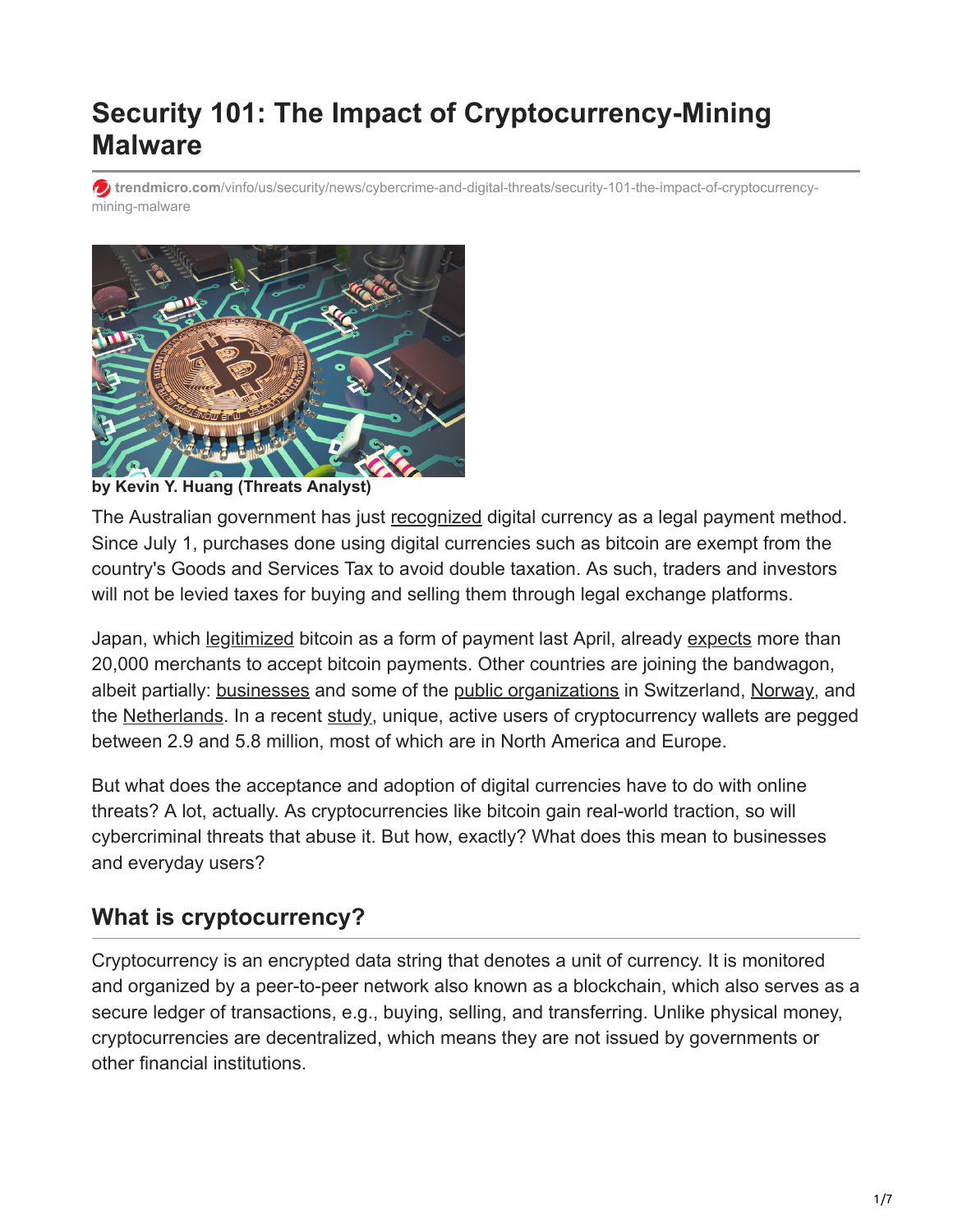Cryptocurrencies are created (and secured) through cryptographic algorithms that are maintained and confirmed in a process called mining, where a network of computers or specialized hardware such as application-specific integrated circuits (ASICs) process and validate the transactions. The process incentivizes the miners who run the network with the cryptocurrency.

### **[Related: [Is Bitcoin the future of cryptocurrencies?](http://blog.trendmicro.com/trendlabs-security-intelligence/will-bitcoin-succeed/)]**

# **Bitcoin isn't the be-all and end-all**

There are actually [over 700 cryptocurrencies](https://coinmarketcap.com/currencies/views/all/), but only some are readily traded and even less have market capitalization above \$100 million. Bitcoin, for instance, was created by Satoshi Nakamoto (pseudonym) and released in 2009 as open-source code. Blockchain technology made it all work, providing a system where data structures (blocks) are broadcasted, validated, and registered in a public, distributed database through a network of communication endpoints (nodes).

While bitcoin is the most famous cryptocurrency, there are other popular alternatives. Ethereum took "smart contracts" up a notch by making the programming languages needed to code them more accessible to developers. Agreements, or conditional/if-then transactions, are written as code and executed (as long as requirements are met) in Ethereum's blockchain.

Ethereum, however, earned notoriety after a hacker [exploited](https://www.wired.com/2016/06/50-million-hack-just-showed-dao-human/) a vulnerability in the Digital Autonomous Organization (DAO) running on Ethereum's software, siphoning US \$50 million worth of ether (Ethereum's currency). This resulted in the development of Ethereum Classic, based the original blockchain, and Ethereum, its upgraded version (via a hard fork).

### **[READ: [Ethereum Classic's Wallet falls victim to social engineering scam\]](https://www.trendmicro.com/vinfo/us/security/news/cybercrime-and-digital-threats/ethereum-classic-wallet-a-victim-of-social-engineering)**

There are also other notable cryptocurrencies: Litecoin, Dogecoin, Monero. Litecoin is a purportedly technical improvement of Bitcoin that is capable of faster turnarounds via its Scrypt mining algorithm (Bitcoin uses SHA-256). The Litecoin Network is able to produce 84 million Litecoins—four times as many cryptocurrency units issued by Bitcoin. Monero is notable for its use of ring signatures (a type of digital signature) and CryptoNote application layer protocol to protect the privacy of its transactions—amount, origin, and destination. Dogecoin, which was initially developed for educational or entertainment purposes, was intended for a broader demographic. Capable of generating uncapped dogecoins, it also uses Scrypt to drive the currency along.

### **[READ: [Who's attacking your IoT devices and smart home, and why?\]](https://www.trendmicro.com/vinfo/us/security/news/internet-of-things/securing-smart-homes#TheUsualSuspects)**

# **Cryptocurrency mining also drew cybercriminal attention**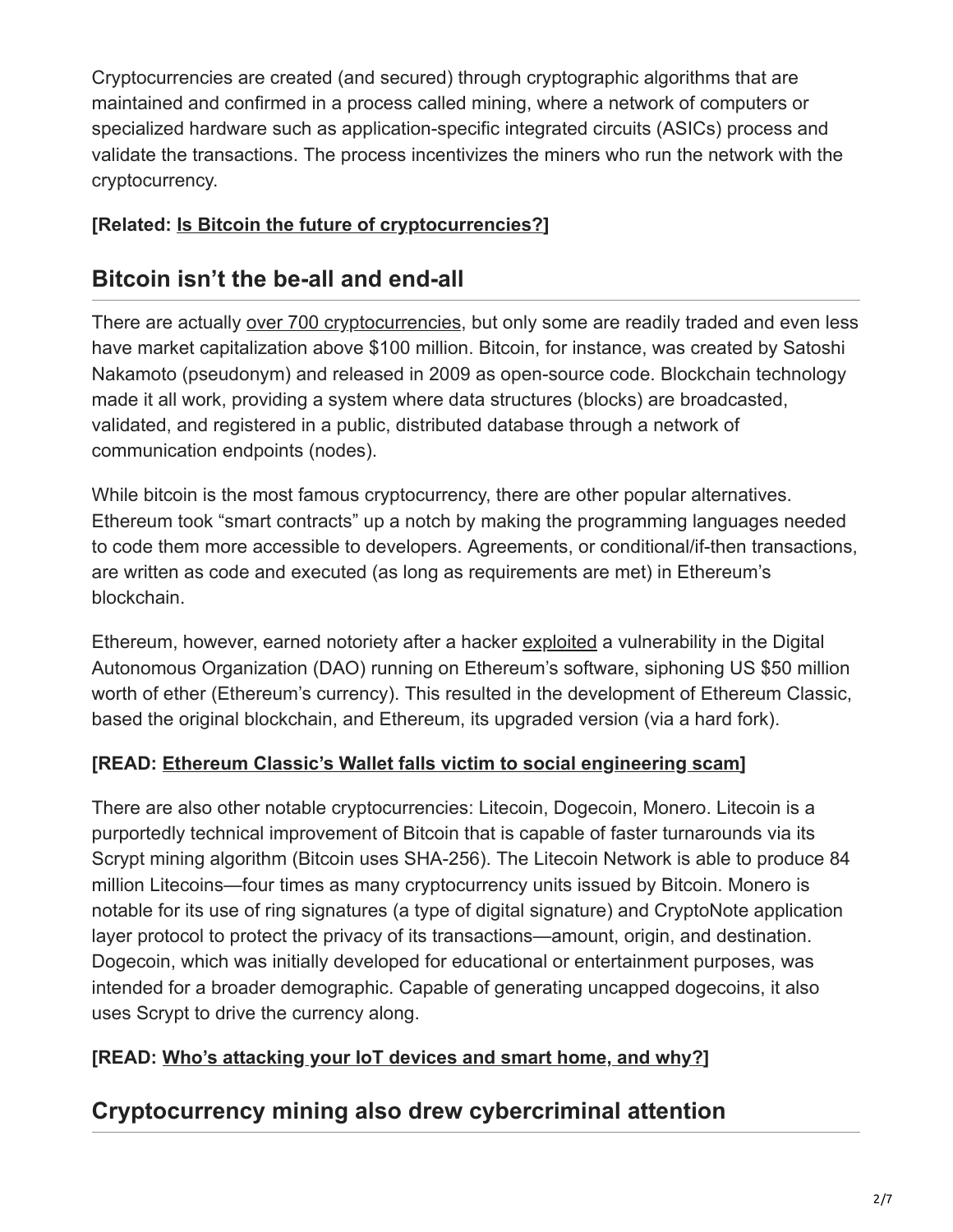Cryptocurrencies have no borders—anyone can send them anytime anywhere, without delays or additional/hidden charges from intermediaries. Given their nature, they are more secure from fraud and identity theft as cryptocurrencies cannot be counterfeited, and personal information is behind a cryptographic wall.

Unfortunately, the same apparent profitability, convenience, and pseudonymity of cryptocurrencies also made them ideal for cybercriminals, as [ransomware](https://www.trendmicro.com/vinfo/us/security/definition/ransomware) operators showed. The increasing popularity of cryptocurrencies coincide with the incidences of malware that infect systems and devices, turning them into armies of cryptocurrency-mining machines.

Cryptocurrency mining is a computationally intensive task that requires significant resources from dedicated processors, graphics cards, and other hardware. While mining does generate money, there are many caveats. The profit is relative to a miner's investment on the hardware, not to mention the electricity costs to power them.

Cryptocurrencies are mined in blocks; in bitcoin, for instance, each time a certain number of hashes are solved, the number of bitcoins that can be awarded to the miner per block is halved. Since the bitcoin network is designed to generate the cryptocurrency every 10 minutes, the difficulty of solving another hash is adjusted. And as mining power [increases](https://bitcoin.org/en/developer-guide#proof-of-work), the resource requirement for mining a new block piles up. Payouts are relatively small and eventually decrease every four years—in 2016, the reward for mining a block was [halved](http://www.reuters.com/article/us-markets-bitcoin-mining-idUSKCN0ZO2CW) to 12.5 BTC (or \$32,000 as of July 5, 2017). Consequently, many join forces into pools to make mining more efficient. Profit is divided between the group, depending on how much effort a miner exerted.

#### **[\[From TrendLabs Security Intelligence Blog: How Windows OS-run machines, routers](http://blog.trendmicro.com/trendlabs-security-intelligence/home-routers-mitigating-attacks-that-turn-them-to-zombies/) and IP cameras became bitcoin-mining zombies]**

# **Cryptocurrency-mining malware use similar attack vectors**

Bad guys turn to using malware to skirt around these challenges. There is, however a caveat for cybercriminal miners: internet-connected devices and machines, while fast enough to process network data, don't have extensive number-crunching capabilities. To offset this, cryptocurrency-mining malware are designed to zombify [botnets](https://www.trendmicro.com/vinfo/us/security/definition/botnet) of computers to perform these tasks. Others avoided subtlety altogether—in 2014, Harvard's supercomputer cluster Odyssey was [used to illicitly mine dogecoins](http://www.thecrimson.com/article/2014/2/20/harvard-odyssey-dogecoin/). During the same year, a similar [incident](http://www.bbc.com/news/technology-27779030) happened to US agency National Science Foundation's own supercomputers. In early February 2017, one of the US Federal Reserve's servers was [misused to mine for bitcoins.](http://www.ibtimes.com/bitcoin-mining-employee-federal-reserve-fined-suspended-using-government-server-mine-2484185)

Cryptocurrency-mining malware employ the same modus operandi as many other threats from malware-toting spam emails and downloads from malicious URLs to junkware and [potentially unwanted applications \(PUAs\). In January 2014, a vulnerability in Yahoo!'s Java](http://www.bbc.com/news/technology-25653664)based advertisement network was compromised, exposing European end users to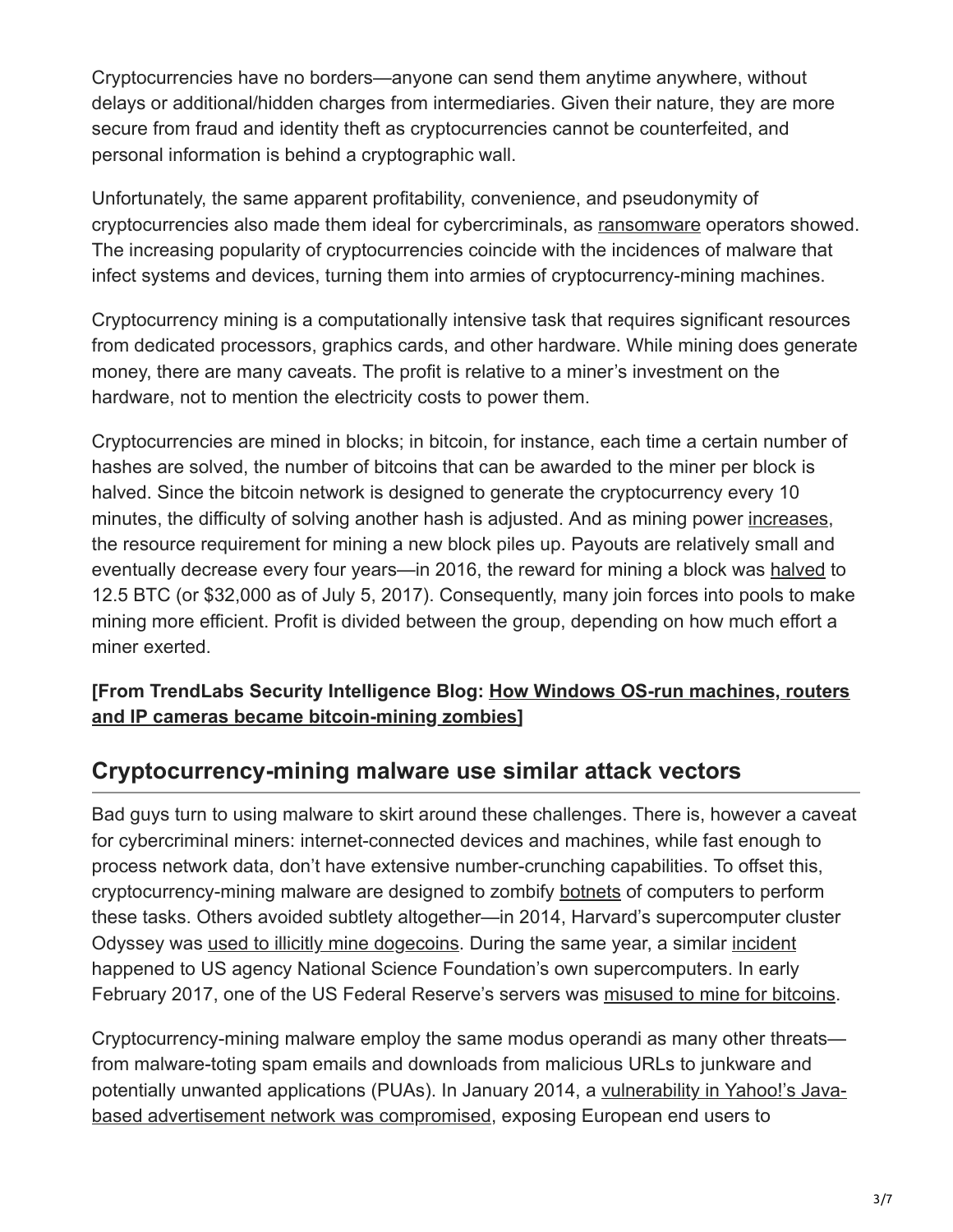[malvertisements](https://www.trendmicro.com/vinfo/us/security/definition/malvertisement) that delivered a bitcoin-mining malware. A month before it, German law enforcement [arrested](https://www.scmagazine.com/german-police-arrest-bitcoin-hackers/article/543183/) hackers for purportedly using malware to mine over \$954,000 worth of bitcoins.

### **[READ: [How South Korea's largest cryptocurrency exchange was hacked\]](https://www.trendmicro.com/vinfo/us/security/news/cybercrime-and-digital-threats/-south-korean-cryptocurrency-exchange-bithumb-hacked/)**

We've seen the emergence of hacking tools and backdoors related to cybercriminal bitcoin [mining as early as 2011, and we've since seen a variety of cryptocurrency-mining threats th](https://www.trendmicro.com/vinfo/us/threat-encyclopedia/web-attack/93/cybercriminals-unleash-bitcoinmining-malware)at add more capabilities, such as [distributed denial-of-service](http://blog.trendmicro.com/trendlabs-security-intelligence/bitcoin-mining-botnet-found-with-ddos-capabilities/) and [URL spoofing.](http://blog.trendmicro.com/trendlabs-security-intelligence/malicious-links-on-twitter-lead-to-bitcoin-mining/) Another even tried to [masquerade as a component for one of Trend Micro's products.](http://blog.trendmicro.com/trendlabs-security-intelligence/trojan-disguised-as-trend-micro-component-drops-bitcoin-mining-malware/) In 2014, the threat [crossed over to Android devices as Kagecoin](http://blog.trendmicro.com/trendlabs-security-intelligence/mobile-malware-mines-dogecoins-and-litecoins-for-bitcoin-payout/), capable of mining bitcoin, litecoin, and [dogecoin. A remote access Trojan \(RAT\) njrat/Njw0rm readily shared in the Middle Eastern](http://blog.trendmicro.com/trendlabs-security-intelligence/new-rats-emerge-from-leaked-njw0rm-source-code/) underground was modified to add bitcoin-mining functionality. The same was done to an old [Java RAT that can mine litecoin](http://blog.trendmicro.com/trendlabs-security-intelligence/old-java-rat-updates-includes-litecoin-plugin/).

This year's notable cryptocurrency-mining malware so far are [Adylkuzz](https://www.proofpoint.com/us/threat-insight/post/adylkuzz-cryptocurrency-mining-malware-spreading-for-weeks-via-eternalblue-doublepulsar), [CPUMiner/EternalMiner, and Linux.MulDrop.14. All exploit vulnerabilities. Adylkuzz](http://blog.trendmicro.com/trendlabs-security-intelligence/wannacry-uiwix-ransomware-monero-mining-malware-follow-suit/) leverages EternalBlue, the same security flaw that [WannaCry](http://blog.trendmicro.com/trendlabs-security-intelligence/massive-wannacrywcry-ransomware-attack-hits-various-countries/) ransomware used to destructive effect, while CPUMiner/EternalMiner used [SambaCry,](http://www.securityweek.com/sambacry-flaw-exploited-deliver-cryptocurrency-miner) a vulnerability in interoperability software suite Samba. Linux.MulDrop.14, a Linux Trojan, [targets](http://www.zdnet.com/article/linux-malware-enslaves-raspberry-pi-to-mine-cryptocurrency/) Raspberry Pi devices. These threats infected devices and machines and turned them into moneromining botnets.

### **[READ: [What happens when your router gets compromised?](https://www.trendmicro.com/vinfo/us/security/news/internet-of-things/protect-home-network-securing-router)]**

## **Cryptocurrency-mining malware's impact makes them a credible threat**

Cryptocurrency-mining malware steal the resources of infected machines, significantly affecting their performance and increasing their wear and tear. An infection also involves other costs, like increased power consumption.

But we've also found that their impact goes beyond performance issues. From January 1 to June 24, 2017, our sensors detected 4,894 bitcoin miners that triggered over 460,259 bitcoin-mining activities, and found that more than 20% of these miners also triggered web and network-based attacks. We even found intrusion attempts linked to a ransomware's attack vector. The most prevalent of these attacks we saw were:

- [Cross-site scripting](https://www.trendmicro.com/vinfo/us/security/definition/cross-site-scripting-(xss))
- [Exploiting a remote code execution vulnerability in Microsoft's Internet Information](http://blog.trendmicro.com/trendlabs-security-intelligence/iis-6-0-vulnerability-leads-code-execution/) Server (IIS)
- Brute force and default password logins/attacks
- Command buffer overflow exploits
- Hypertext Preprocessor (PHP) arbitrary code injection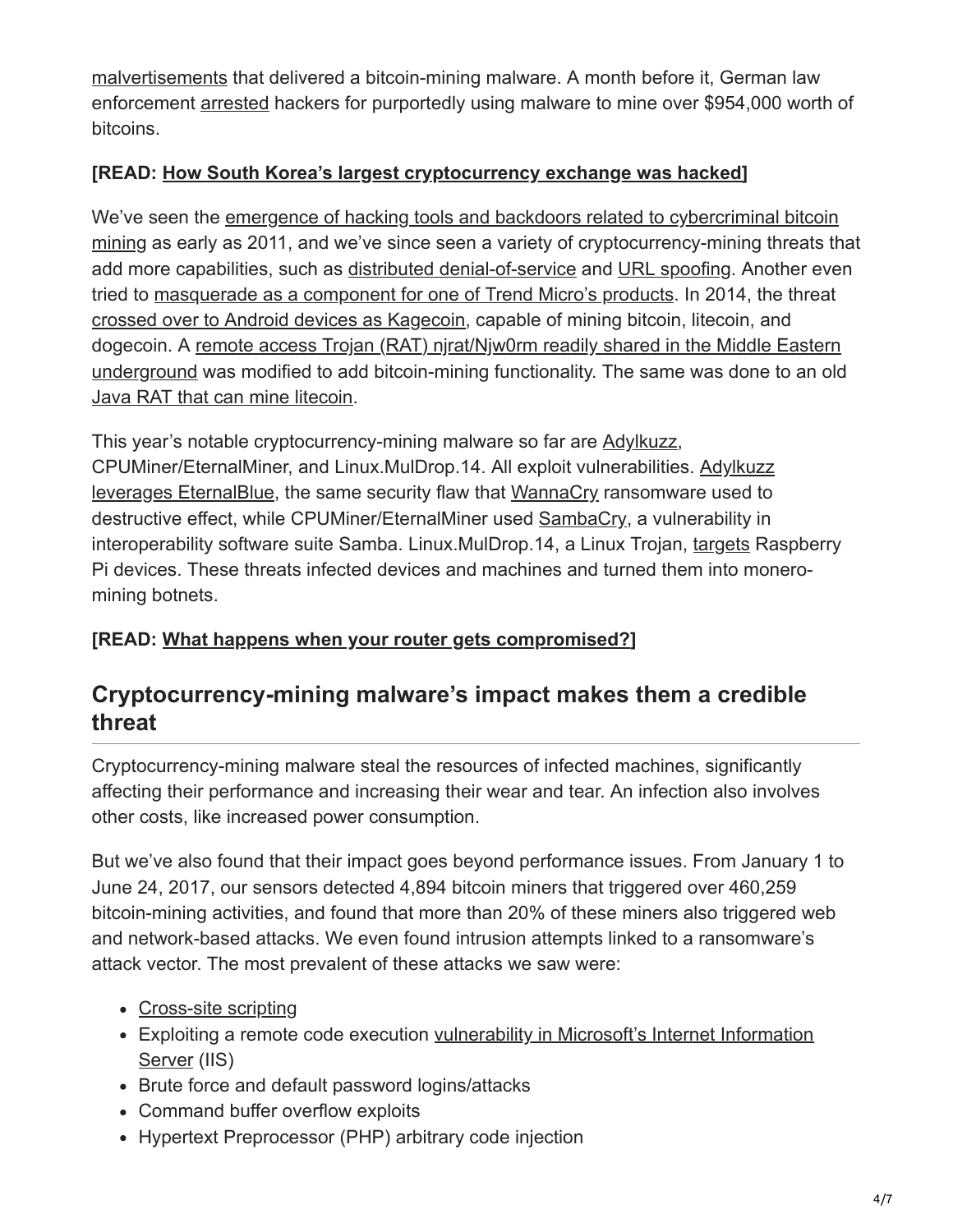- [SQL injection](https://www.trendmicro.com/vinfo/us/security/definition/sql-injection)
- BlackNurse [denial of service](https://www.trendmicro.com/vinfo/us/security/definition/denial-of-service-(dos)) attack

These malware can threaten the availability, integrity, and security of a network or system, which can potentially result in disruptions to an enterprise's mission-critical operations. Information theft and system hijacking are also daunting repercussions. These attacks can also be the conduit from which additional malware are delivered.

[Internet of Things](https://www.trendmicro.com/vinfo/us/security/threat-intelligence-center/internet-of-things/) (IoT) devices are also in the crosshairs of cryptocurrency-mining malware [—from](http://www.computerworld.com/article/3119109/security/thousands-of-seagate-nas-boxes-host-cryptocurrency-mining-malware.html) [digital video recorders](https://arstechnica.com/security/2014/05/infecting-dvrs-with-bitcoin-mining-malware-even-easier-you-suspected/) [\(DVRs\)/surveillance cameras,](http://www.computerworld.com/article/3119109/security/thousands-of-seagate-nas-boxes-host-cryptocurrency-mining-malware.html) [set-top boxe](https://www.wired.com/2014/01/spime-watch-linux-darlloz-internet-things-worm/)[s, network-attached](http://www.computerworld.com/article/3119109/security/thousands-of-seagate-nas-boxes-host-cryptocurrency-mining-malware.html) storage (NAS) devices, and especially routers, given their ubiquity among home and corporate environments. In April 2017, a variant of Mirai [surfaced](http://www.newsweek.com/botnet-hacking-devices-mine-bitcoin-582404) with bitcoin-mining capabilities. Mirai's notoriety sprung from the havoc it wrought in IoT devices, particularly home routers, using them to [knock high-profile sites offline](https://www.trendmicro.com/vinfo/us/security/news/cyber-attacks/a-rundown-of-the-biggest-cybersecurity-incidents-of-2016#WorstTroublemakerMirai) last year. Over the first three [quarters of 2016, we detected a bitcoin-mining zombie army made up of Windows systems,](http://blog.trendmicro.com/trendlabs-security-intelligence/home-routers-mitigating-attacks-that-turn-them-to-zombies/) home routers, and IP cameras.

From January 1 to June 24, 2017, we also observed different kinds of devices that were mining bitcoin, although our telemetry cannot verify if these activities were authorized. We also saw bitcoin mining activities surge by 40% from 1,800 triggered events daily in February to 3,000 in March, 2017.

While bitcoin mining isn't inherently illegal (at least in many countries), it can entail a compromise if it doesn't have the owner's knowledge and consent. We found that machines running Windows had the most bitcoin mining activities, but also of note are:

- Systems on Macintosh OSes, including iOS (iPhone 4 to iPhone 7)
- Devices run on Ubuntu OS, a derivative of Debian Linux OS
- Home routers
- Environment-monitoring devices, used in data centers
- Android-run smart TVs and mobile devices
- IP cameras
- Print servers
- Gaming consoles

### **[READ: [How to secure your router against Mirai and home network attacks](https://www.trendmicro.com/vinfo/us/security/news/internet-of-things/securing-routers-against-mirai-home-network-attacks)]**

## **Cryptocurrency-mining malware can make victims a part of the problem**

Cryptocurrency-mining malware can impair system performance and risk end users and businesses to information theft, hijacking, and a plethora of other malware. And by turning these machines into zombies, cryptocurrency malware can even inadvertently make its victims part of the problem.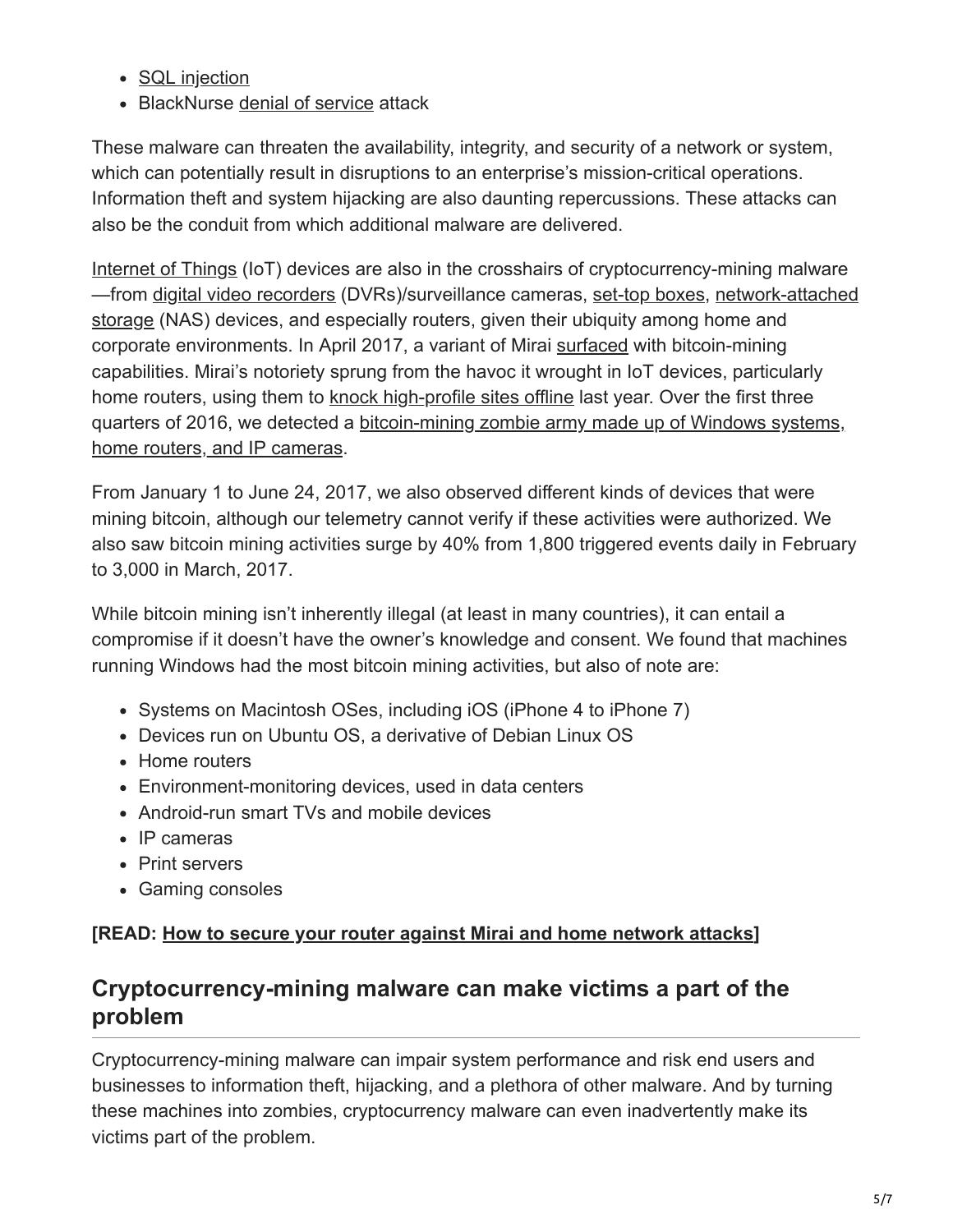Indeed, their adverse impact to the devices they infect—and ultimately a business' asset or a user's data—makes them a credible threat. There is no silver bullet for these malware, but they can be mitigated by following these best practices:

- Regularly updating your device with the latest patches helps prevent attackers from using vulnerabilities as doorways into the systems
- Changing or strengthening the device's default credentials makes the device less prone to unauthorized access
- Enabling the device's firewall (for home routers), if available, or deploying intrusion detection and prevention systems to mitigate incursion attempts
- Taking caution against known attack vectors: socially engineered links, attachments or files from suspicious websites, dubious third-party software/applications, and unsolicited emails

[IT/system administrators and information security professionals can also consider application](https://www.trendmicro.com/en_us/business/products/user-protection/sps/endpoint/endpoint-application-control.html) whitelisting or similar security mechanisms that prevent suspicious executables from running or installing. Proactively monitoring network traffic helps better identify red flags that may indicate malware infection. Applying the principle of least privilege, developing [countermeasures against web injections](https://www.trendmicro.com/vinfo/us/security/news/cybercrime-and-digital-threats/infosec-guide-web-injections), [securing the email gateway](https://www.trendmicro.com/vinfo/us/security/news/cybercrime-and-digital-threats/infosec-guide-email-threats), implementing best [practices for corporate mobile devices, and cultivating a cybersecurity-aware workforce a](https://www.trendmicro.com/vinfo/us/security/news/cybercrime-and-digital-threats/infosec-guide-email-threats)re part of a defense-in-depth approach to reducing an enterprise's exposure to these threats. Ultimately, however, the security of internet-connected devices against cryptocurrencymining malware isn't just a burden for their users. Original design and equipment manufacturers also play [vital roles in securing the ecosystems](http://blog.trendmicro.com/trendlabs-security-intelligence/internet-things-ecosystem-broken-fix/) they run in.

#### **HIDE**

#### **Like it? Add this infographic to your site:**

1. Click on the box below. 2. Press Ctrl+A to select all. 3. Press Ctrl+C to copy. 4. Paste the code into your page (Ctrl+V).

Image will appear the same size as you see above.

Posted in [Cybercrime & Digital Threats,](https://www.trendmicro.com/vinfo/us/security/news/cybercrime-and-digital-threats) [Cryptocurrency,](https://www.trendmicro.com/vinfo/us/security/news/cryptocurrency) [Internet of Things,](https://www.trendmicro.com/vinfo/us/security/news/internet-of-things) [Bitcoin](https://www.trendmicro.com/vinfo/us/security/news/bitcoin)

### **2021 Midyear Cybersecurity Report**